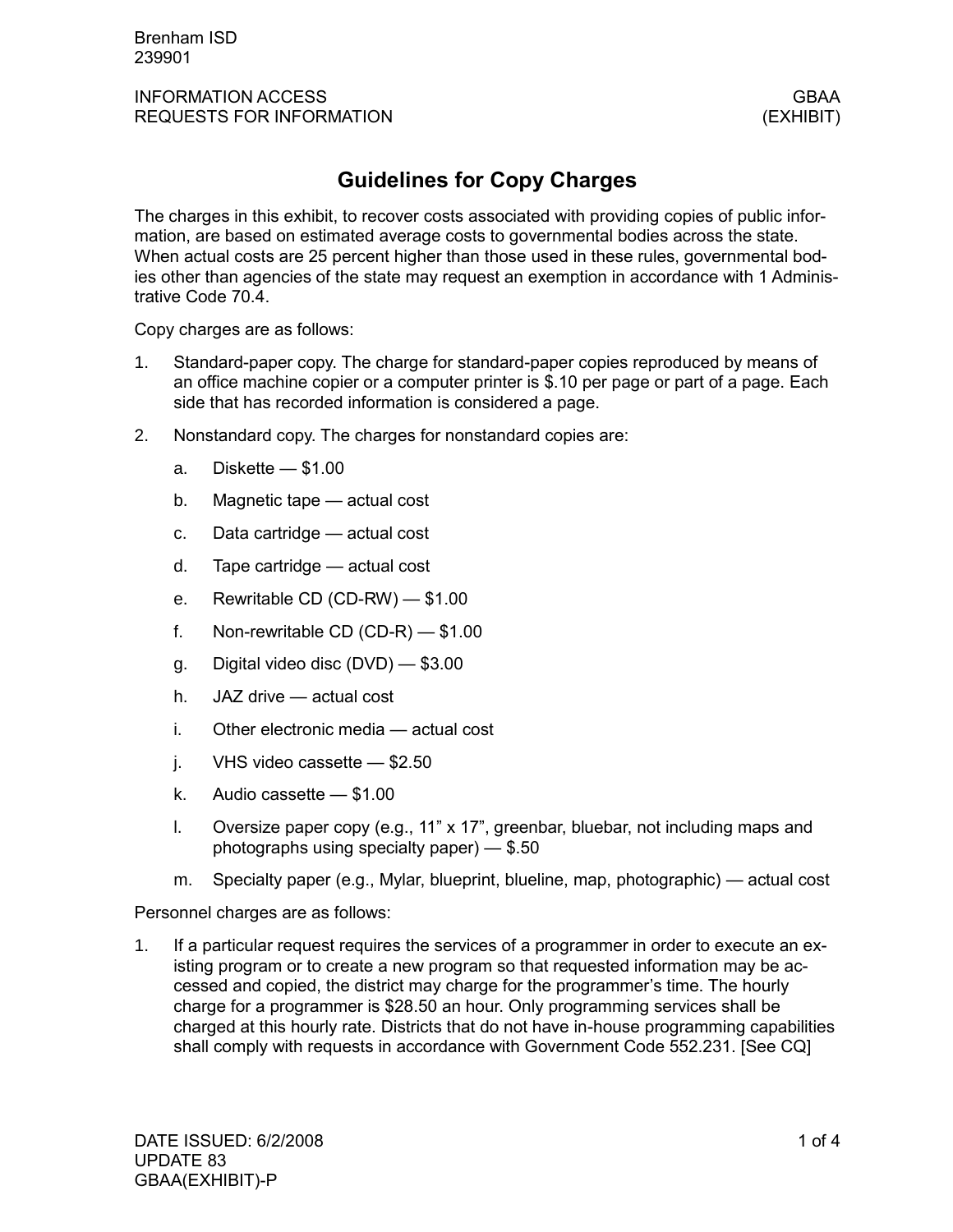- 2. The charge for labor costs incurred in processing a request for public information is \$15.00 an hour. The labor charge includes the actual time to locate, compile, manipulate data, and reproduce the requested information.
- 3. A labor charge shall not be billed in connection with complying with requests that are for 50 or fewer pages of paper records, unless the documents to be copied are located in two or more separate buildings that are not physically connected to each other or a remote storage facility. For purposes of this provision, two buildings connected by a covered or open sidewalk, an elevated or underground passageway, or a similar facility, are not considered to be separate buildings.
- 4. A labor charge shall not be recovered for any time spent by an attorney, legal assistant, or any other person who reviews the requested information:
	- a. To determine whether the district will raise any exceptions to disclosure of the requested information under Government Code, Subchapter C, Chapter 552; or
	- b. To research or prepare a request for a ruling by the attorney general's office pursuant to section 552.301 of the Government Code. [See CQ]
- 5. When confidential information pursuant to a mandatory exception of the Act is mixed with public information in the same page, a labor charge may be recovered for time spent to redact, blackout, or otherwise obscure confidential information in order to release the public information. A labor charge shall not be made for redacting confidential information for requests of 50 or fewer pages, unless the request also qualifies as a labor charge pursuant to Government Code 552.261(a)(1) or (2).

Overhead charges are as follows:

- 1. Whenever any labor charge is applicable to a request, the district may include in the charges direct and indirect costs, in addition to the specific labor charge. This overhead charge would cover such costs as depreciation of capital assets, rent, maintenance and repair, utilities, and administrative overhead. If the district chooses to recover such costs, a charge shall be made in accordance with the methodology described in item 3 below. Although an exact calculation of costs will vary, the use of a standard charge will avoid complication in calculating such costs and will provide uniformity for charges made statewide.
- 2. An overhead charge shall not be made for requests for copies of 50 or fewer pages of standard paper records unless the request also qualifies for a labor charge pursuant to Government Code 552.261(a)(1) or (2).
- 3. The overhead charge shall be computed at 20 percent of the charge made to cover any labor costs associated with a particular request. For example, if one hour of labor is used for a particular request, the formula would be as follows: Labor charge for locating, compiling, and reproducing,  $$15.00 \times .20 = $3.00$ ; or programming labor charge,  $$28.50$ x .20 = \$5.70. If a request requires one hour of labor charge for locating, compiling, and reproducing information (\$15.00 per hour); and one hour of programming labor charge (\$28.50 per hour), the combined overhead would be:  $$15.00 + $28.50 = $43.50 \times .20 =$ \$8.70.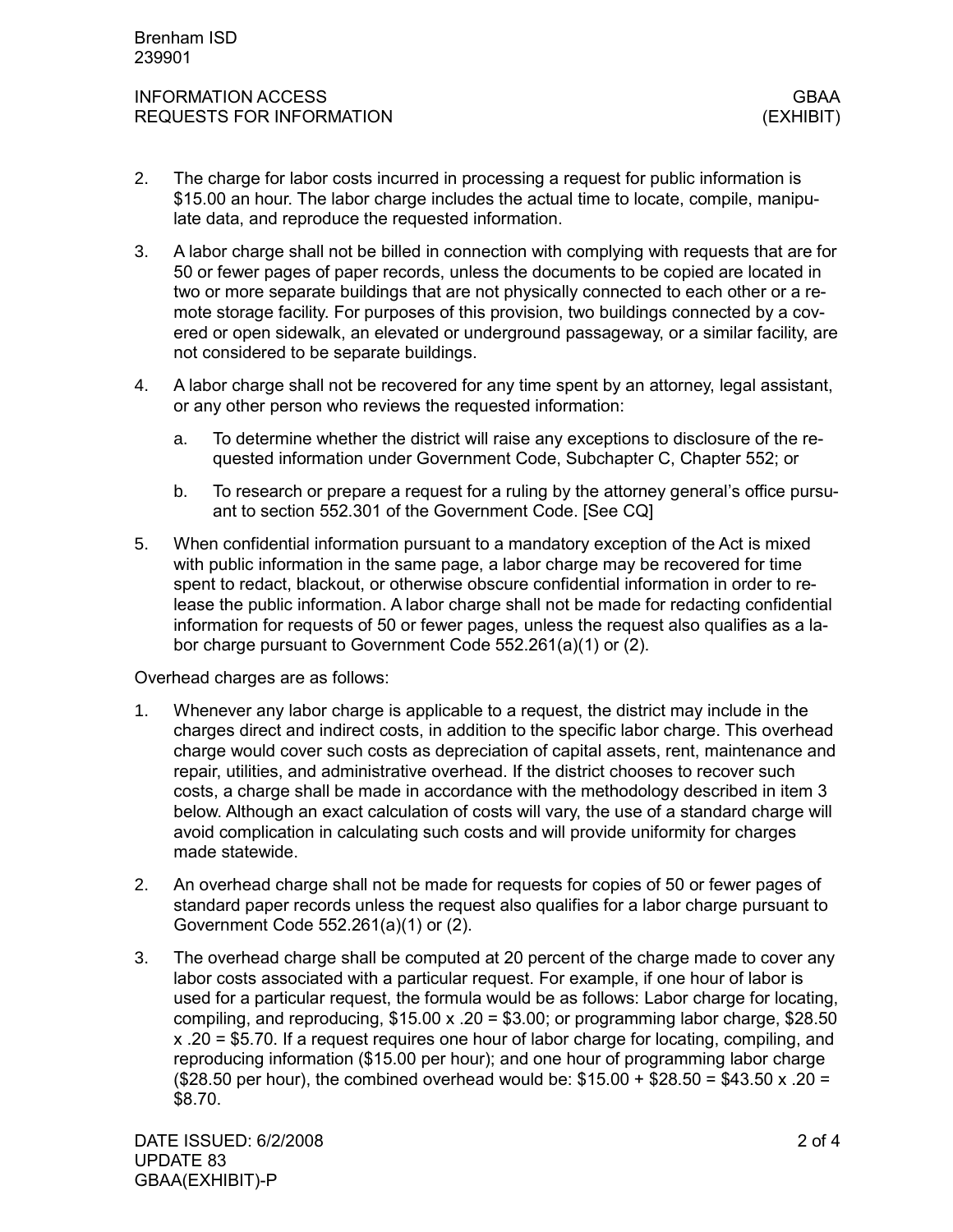Microfiche and microfilm charges are as follows:

- 1. If the district already has information that exists on microfiche or microfilm and has copies available for sale or distribution, the charge for a copy must not exceed the cost of its reproduction. If no copies of the requested microfiche or microfilm are available and the information on the fiche or film can be released in its entirety, the district should make a copy of the fiche or film. The charge for a copy shall not exceed the cost of reproduction. Districts that do not have in-house capability to reproduce microfiche or microfilm are encouraged to contact the Texas State Library before having the reproduction made commercially.
- 2. If only a master copy of information in microform is maintained, the charge is \$.10 per page for standard-size paper copies plus any applicable labor and overhead charge for more than 50 copies.

Remote document retrieval charges are as follows:

- 1. Due to limited on-site capacity of storage of documents, it is frequently necessary to store information that is not in current use in remote storage locations. Every effort should be made by the district to store current records on-site. To the extent that the retrieval of documents results in a charge to comply with a request, it is permissible to recover costs of such services for requests that qualify for labor charges under current law.
- 2. If the district has a contract with a commercial records storage company, whereby the private company charges a fee to locate, retrieve, deliver, and return to storage the needed record(s), no additional labor charge shall be factored in for time spent locating documents at the storage location by the private company's personnel. If after delivery to the district, the boxes must still be searched for records that are responsive to the request, a labor charge is allowed in accordance with item 2 under personnel charges, above.

Computer resource charges are as follows:

- 1. The computer resource charge is a utilization charge for computers based on the amortized cost of acquisition, lease, operation, and maintenance of computer resources, which might include, but is not limited to, some or all of the following: central processing units (CPUs), servers, disk drives, local area networks (LANs), printers, tape drives, other peripheral devices, communications devices, software, and system utilities.
- 2. These computer resource charges are not intended to substitute for cost recovery methodologies or charges made for purposes other than responding to public information requests.
- 3. The charges in this section are averages based on a survey of governmental bodies with a broad range of computer capabilities. Each district using this cost recovery charge shall determine which category(ies) of computer system(s) used to fulfill the public information request most closely fits its existing system(s) and set its charge accordingly: